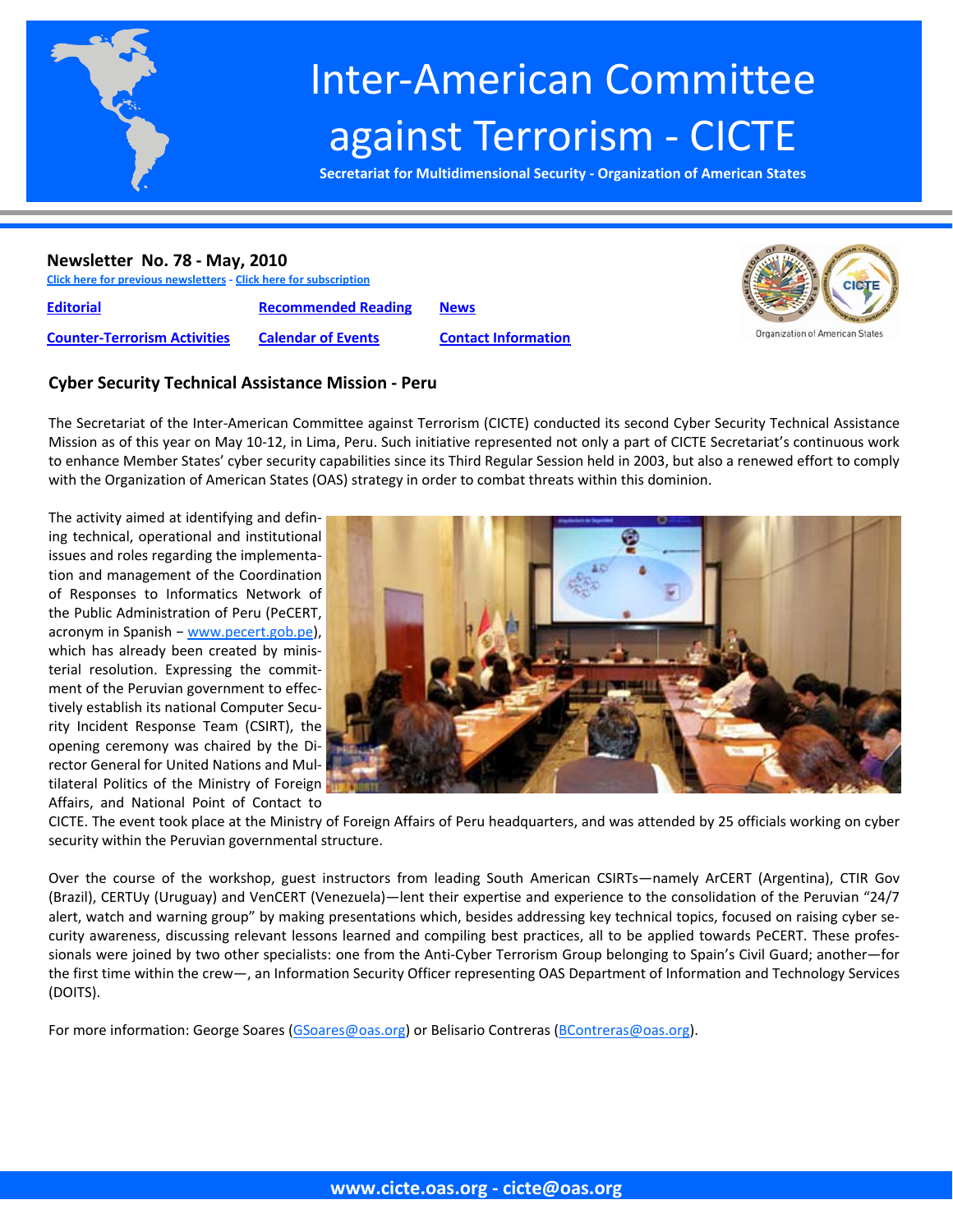

<span id="page-1-0"></span>

Editorial Counter-[Terrorism](#page-3-0) Activities [Recommended](#page-7-0) Reading [Calendar](#page-8-0) of Events [News](#page-9-0) Contact [Information](#page-14-0)

# **Editorial**

#### **Maritime Security: a Common Challenge**

Ever since human evolution and development led to the construction of the first water craft to be used as a means for transporting persons and exchanging goods across the seas, this medium has become increasingly important. Even to this day, it remains the principal mode of transport. These primitive water craft which gave rise to maritime transport have over time been developed to such an extent that it is now common to find ships that transport more than 5,000 containers with an average capacity of 20 tons each.

The importance of the global seaborne trade has also given rise to great challenges for mankind, which have been addressed with creativity and technology. An example is the Panama Canal, which brought markets closer, shortening distances and expediting inter‐ national trade. Today, there are on average some 15 million containers in circulation around the world being transported by approximately 46,000 vessels. There are 4,000 ports in the world that can receive containerized shipments and for each shipment there can be 25 different entities interacting. Today, international trade is considered driving force behind the economic prosperity of nations and 90% of all the cargo moved globally is transported by sea.

Due to the great volume of trade, the logistical complexity and the efficiency that this mode of transportation represents, it has become a target of organized criminal groups, who maintain a constant effort to utilize it to conduct criminal acts, seeking to contaminate the products or services with the illicit trafficking of drugs, arms, contraband and persons, etc.

Furthermore, now global trade faces the new challenge of terrorism, the impact of which constitutes a defining element in recent world affairs. Recent events have shown how vulnerable the countries of the world are, and in response, nations and international organizations have reacted by changing the rules that govern trade, thereby impacting commercial procedures and the movement goods through the international commercial supply chain.

As part of their response to terrorism, nations and international organizations have established a series of new laws, norms, regulations, initiatives and programs that allow them to confront this scourge. Among these are the International Ship and Port Facility Security Code (ISPS) of the International Maritime Organization (IMO); the Bioterrorism Act of the United States Food and Drug Administra‐ tion (FDA); the United States Customs Service 24 -hour Rule; the Customs-Trade Partnership against Terrorism (C-TPAT); the World Customs Organization's Framework of Standards to Secure and Facilitate Global trade (SAFE); and the United States Customs and Bor‐ der Patrol's Container Security Initiative (CSI).

Likewise, the private sector has adapted to these new times. Presently, noteworthy programs such as the non-profit organization Business Alliance for Secure Commerce (BASC), which is internationally recognized and allows companies engaged in international trade to find their own security solutions, expand markets, improve their corporate image and obtain preferential treatment in destination countries.

In this vein and with the commitment to obtaining a complete chain which incorporates activities to protect all the links that comprise said supply chain for foreign trade in the region via sea vessels and ports, the Executive Secretariat of the Inter-American Drug Abuse Control Commission (OAS/SMS/CICAD) has developed a program to provide technical assistance, training, and other types of support to its Member States to strengthen their capacities and collaborate in the protection of their ports. This type of training is based on issues such as the searching of containers, the screening of passengers, investigation and interdiction operations, vessel screening, cooperation with private sector, and cooperation among the various responsible entities.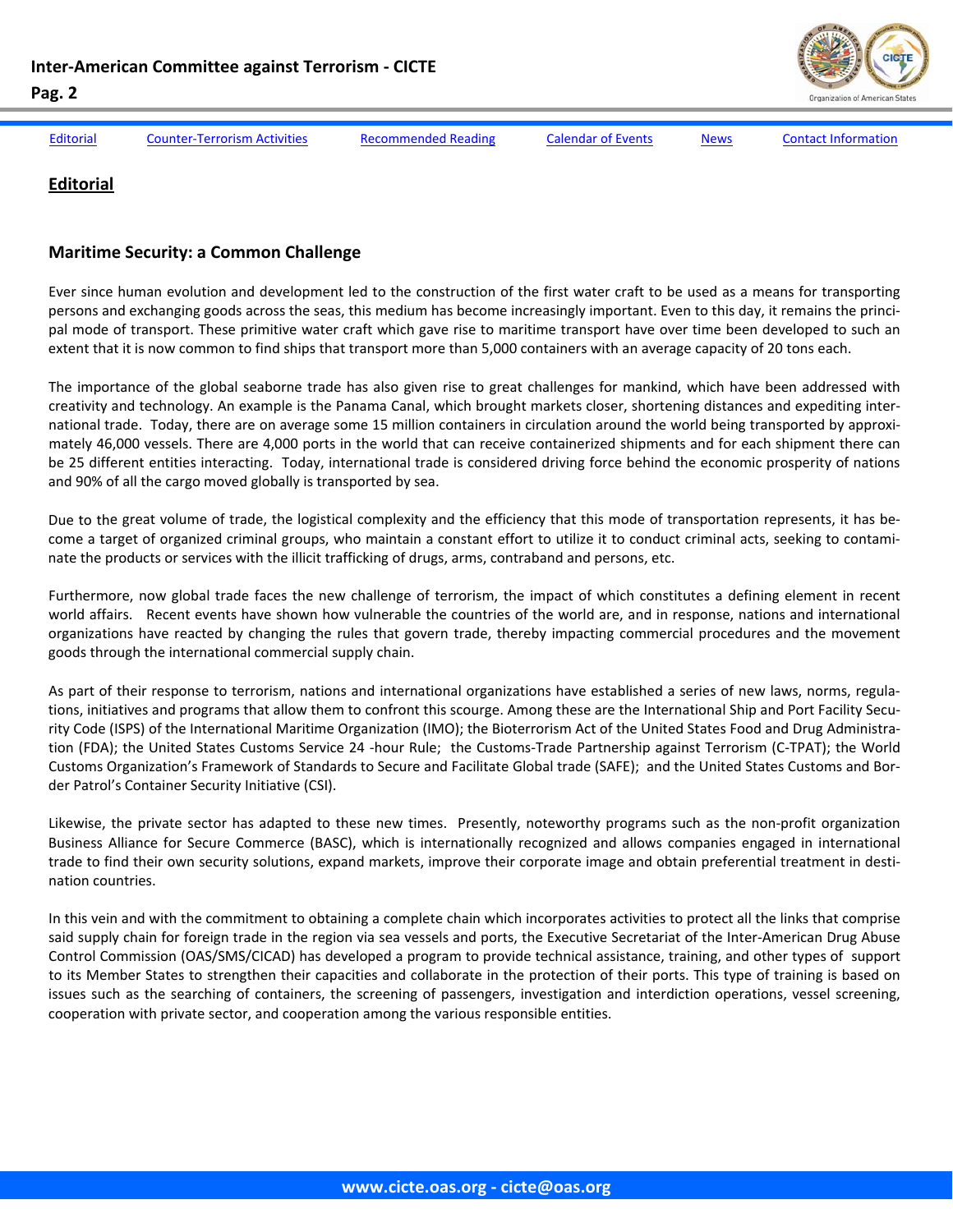

# [Editorial](#page-1-0) Counter-[Terrorism](#page-3-0) Activities [Recommended](#page-7-0) Reading [Calendar](#page-8-0) of Events [News](#page-9-0) Contact [Information](#page-14-0)

It is within the context of assisting our Member States that the Secretariats of CICAD and CICTE actively collaborate in their respective initiatives. A particularly noteworthy example of this successful strategic alliance, formed since 2007 between the two Secretariats, along with the United States Coast Guard and Transport Canada, is CICTE's Maritime Security Program. This strategic alliance has led to a multiplication of the technical assistance capacities of each of the partners, as well as the impact of our efforts, allowing a harmonized and coordinated approach to strengthening capacities in maritime protection in the hemisphere.

In conclusion, in the face of these new challenges, our commitment must be shared by all; governments, public and private sectors, security organizations, regional and international organizations; and converted into cooperation at various levels, like an indisputable force in the fight against terrorism and transnational crime.

**Rafael A. Parada Program Manager Inter‐American Drug Abuse Control Commission Secretariat for Multidimensional Security Organization of American States**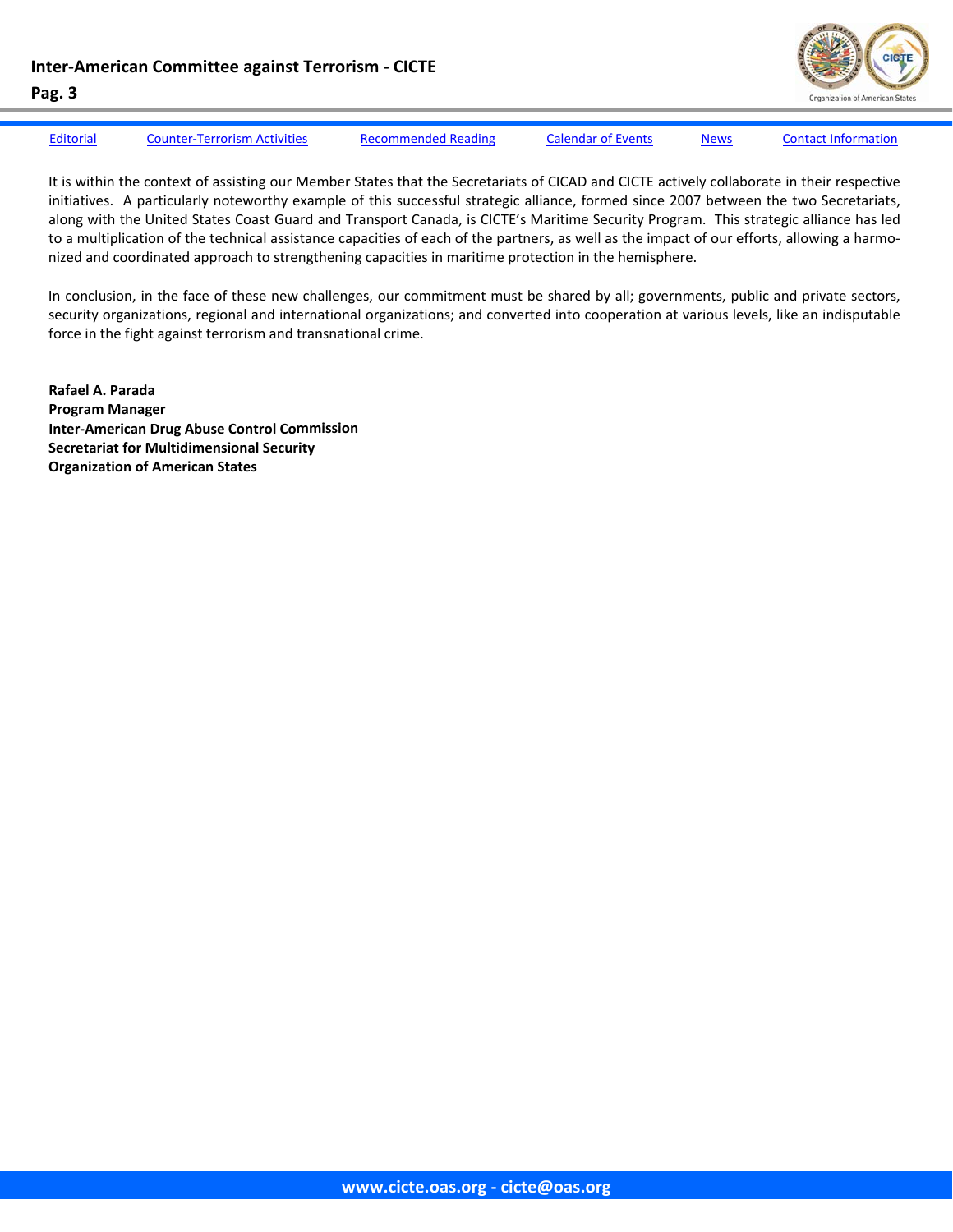

<span id="page-3-0"></span>[Editorial](#page-1-0) Counter-Terrorism Activities [Recommended](#page-7-0) Reading [Calendar](#page-8-0) of Events [News](#page-9-0) Contact [Information](#page-14-0)

#### **Counter‐Terrorism Activities**

#### **Experts Workshop on UNSCR 1540 Implementation – Central America**

A sub‐regional workshop on the implementation of the United Nations Security Council Resolution (UNSCR) 1540 was organized by the Stimson Center, the Stanley Foundation, the Central American Integration System (SICA, by its initials in Spanish), and the Office of the Assistant Secretary General of the OAS, in Panama City, Panama, on May 5, 2010.

The objective of the workshop—which gathered representatives from all Central American countries, as well as experts from the United Nations "1540 Committee", CARICOM, Institute for Central American Integration (ICI, by its initials in Spanish), Fundation Arias, SICA and the CICTE Secretariat—was to present Stimson's innovative model, "the Next 100 initiative", to implement UNSCR 1540 through a comprehensive approach to security and development needs.

More information: Ignacio Ibáñez, ijbanez@oas.org

#### **GAFISUD's Mutual Evaluation ‐ Chile**

From May 23 to June 2, an Evaluation Team—composed by representatives from Argentina, Brazil, Peru, Uruguay, the Financial Action Task Force of South America (GAFISUD) Executive Secretary and Deputy Secretary, as well as observers from France, Spain, the Executive Directorate of the United Nations Counter‐Terrorism Committee (UNCTED), and the CICTE Secretariat—undertook a new round of Mutual Evaluations in Chile.

The Evaluation Team held meetings with high‐ranking authorities of Chile as well as private sector representatives, and is expected to produce a report to assess the progress made by Chile in complying with GAFI's 40 recommendations against money laundering and 9 special recommendations against terrorism financing.

For more information: Ignacio Ibáñez, iibanez@oas.org

#### **Regional Workshop on Security for Major Events for the Americas**

The Secretariat of CICTE, in collaboration with the United Nations Inter Regional Crime and Research Institute (UNICRI) and the Government of the Canada, held a Regional Workshop on the Security for Major Events on May 11‐13. This workshop was organized within the framework of IPO Americas, the regional initiative for the Americas of the International Permanent Observatory for Major Events Security. Experts from the Royal Canadian Mounted Police (RCMP) and from the public and private sector provided technical presentations on the Security of Major Events. The primary objective of the workshop was to assess the baseline of the cooperative framework we would like to establish for the incoming years, through a deep analysis of a needs assessment questionnaire submitted to all the participant countries.

Vancouver was the selected location to allow the Canadian authorities to share with the participants the main challenges and the lessons learnt in the security planning of the 2010 Winter Olympic Games. The course was attended by 24 National Focal Points (NFP's) from Antigua and Barbuda, Argentina, Belize, Bahamas, Brazil, Canada, Colombia, Dominican Republic, El Salvador, Guatemala, Guyana, Jamaica, Mexico, Nicaragua, Panama, Paraguay, Peru, St. Kitts and Nevis, St. Lucia, St. Vincent and the Grenadines, Suriname, Trinidad and Tobago, and the United States.

For more information, please contact Ms. Paola Fernandez (pfernandez@oas.org)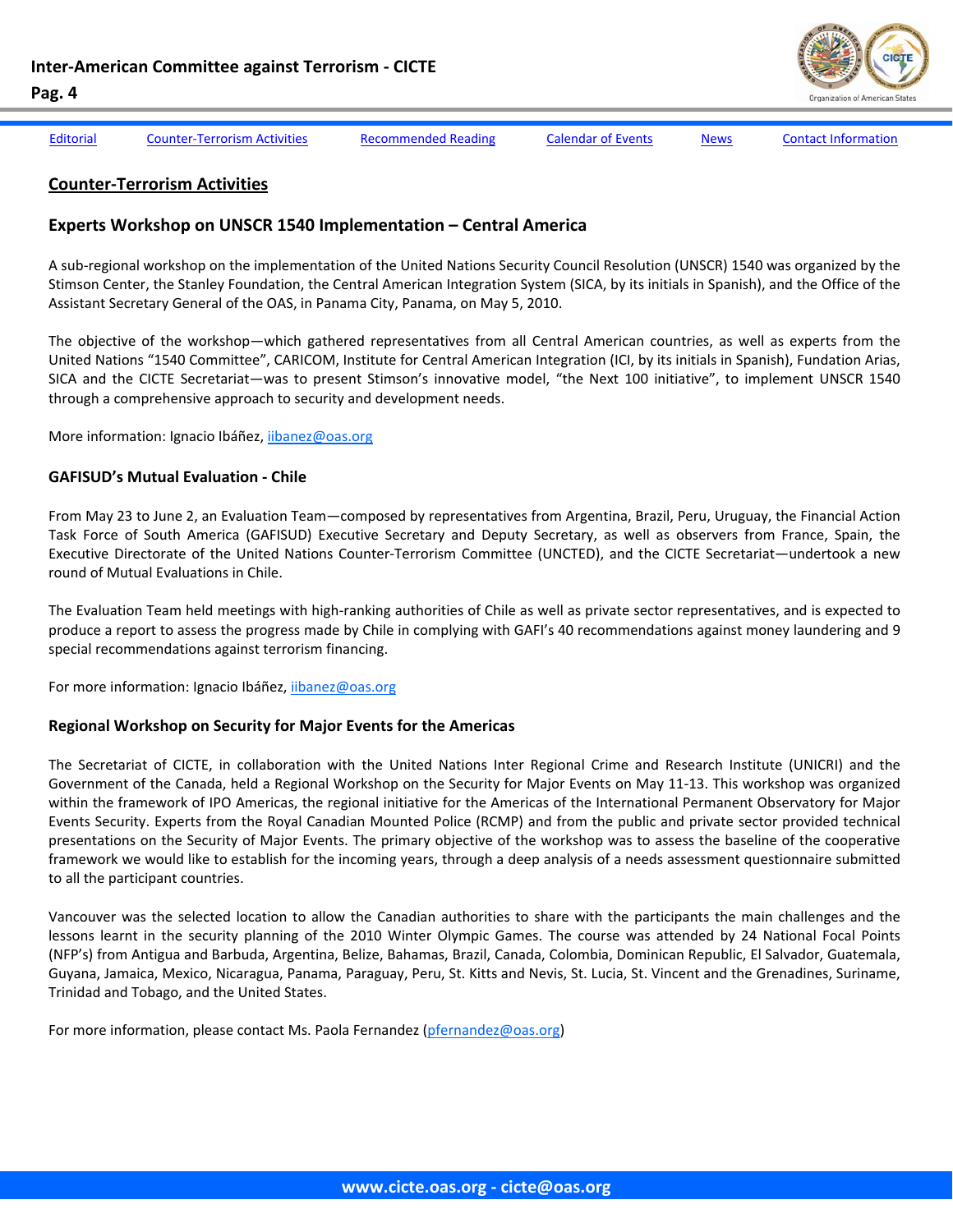

[Editorial](#page-1-0) Counter-[Terrorism](#page-3-0) Activities [Recommended](#page-7-0) Reading [Calendar](#page-8-0) of Events [News](#page-9-0) Contact [Information](#page-14-0)

# Aviation Security Sub-regional in Cargo Security Inspections in St. Vincent and The Grenadines May 10-14th, **2010**

The CICTE Secretariat in conjunction with the Ministry of National Security of St. Vincent and The Grenadines sponsored and organized the second Sub‐regional for the CICTE Secretariat's Aviation Security Program. This course was held at the National Emergency Management Organization Headquarters (NEMO) in Kingstown, Saint Vincent from May 10th‐ 14th, 2010. The newly designed course by the U.S. Transportation Security Administration (TSA) entailed the participation of 24 mid to senior level



aviation and cargo security officials from Antigua and Barbuda, Dominica, Saint Lucia, Saint Kitts and Nevis and Saint Vincent. The main objective of this course is to use air cargo security risk management tools to assess the vulnerability to air cargo operations at an international airport and make recommendations to the appropriate authority to adopt, modify, or create a comprehensive air cargo security program for the airport. This course will be offered to the remaining Caribbean member states over the next month.

Mr. Ronald Browne, Aviation Security Oversight Manager from Maritime Administration and local coordinator for this event opened the closing ceremony for the course which included remarks from Ms. Shevaun Culmer, OAS/CICTE Programme Manager for Aviation Security; Ms. Melene Glynn, local OAS representative for Saint Vincent and The Grenadines, Mr. David Robin, National AVSEC Coordi‐ nator; Mr. Michael Yoka from the Transportation Security Administration (TSA); and Mrs. Corsel Robertson, Director of Airports.

For more information: sculmer@oas.org.

# **CICTE Scholarships for ICAO Workshop: Cargo and Mail Training Course in Argentina May 3‐7th, 2010**

The CICTE Secretariat, through its Aviation Security program, issued 7 scholarships to aviation security officials from Uruguay (1), Paraguay (2), Bolivia (2), Peru (1), and Chile (1) for their participation in the ICAO Aviation Security Cargo and Mail Training in Argentina from May 3‐7, 2010. The course was developed to provide selected personnel involved in the handling of cargo, courier and express parcels, mail and company stores, with the knowledge and skills to enable them to apply preventive security measures in accordance with approved aviation security programmes.

For more information: Shevaun Culmer, sculmer@oas.org

# May Revisions to the Consolidated List of the United Nations Security Council Al-Qaida and Taliban Sanctions **Committee**

An updated May 2010 version of the Consolidated List is accessible in XML, PDF and HTML formats on the Committee's website at the following URL: http://www.un.org/sc/committees/1267/consolist.shtml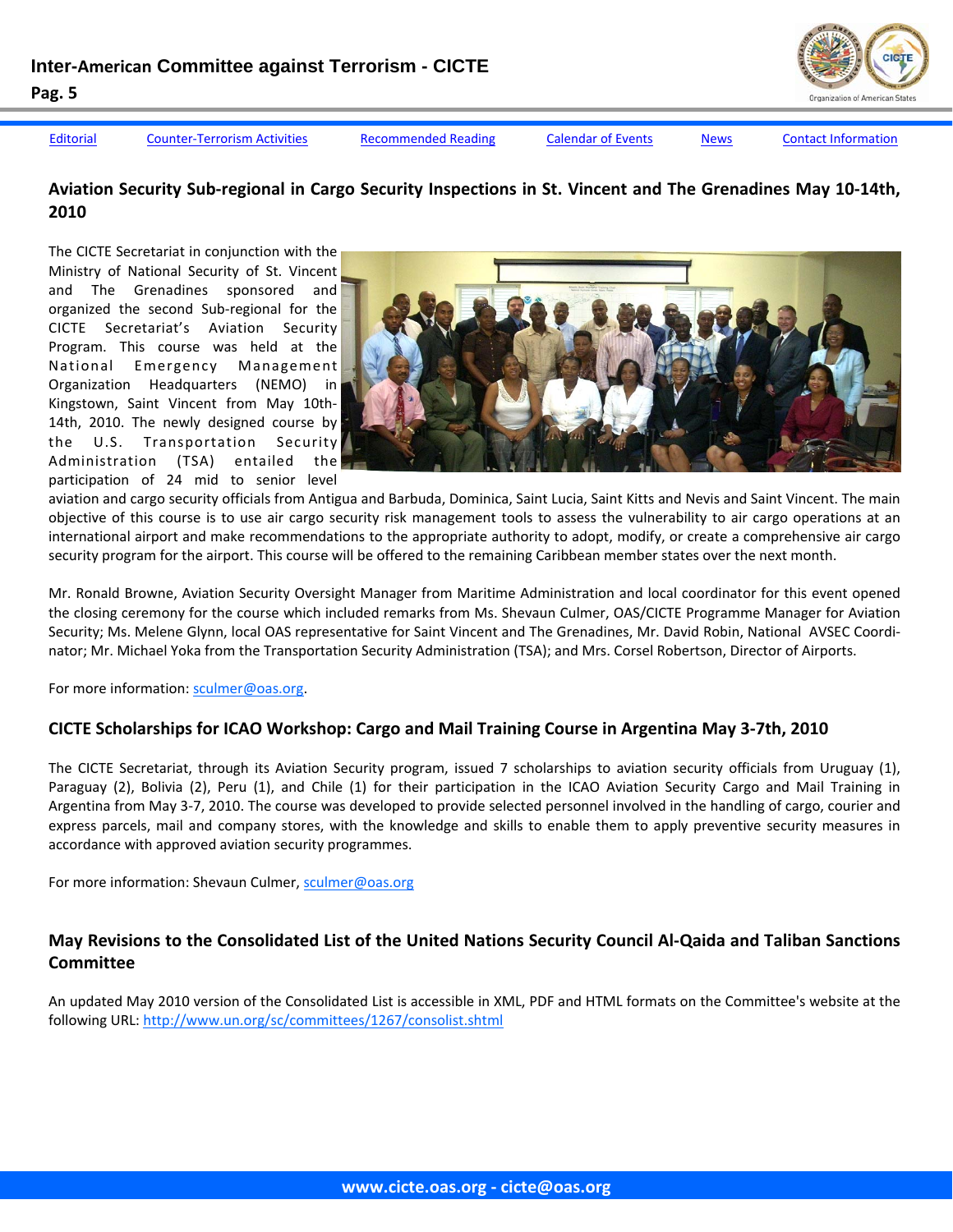

[Editorial](#page-1-0) Counter-[Terrorism](#page-3-0) Activities [Recommended](#page-7-0) Reading [Calendar](#page-8-0) of Events [News](#page-9-0) Contact [Information](#page-14-0)

#### **OSCE‐ATU Activities**

#### **OSCE promotes single platform to verify ePassports**

On 27‐28 May 2010, the OSCE Action against Terrorism Unit (ATU) organized the OSCE Workshop on Promoting the International Civil Aviation Organization (ICAO) Public Key Directory (PKD) in Vienna, Austria.



The workshop organized in co-operation with the ICAO Secretariat and the ICAO PKD Board, addressed the implementation of technical, operational and administrative elements related to the PKD – a single, multilateral technical platform designed to validate the authenticity of biographic and biometric data stored on the chips of electronic passports (ePassports) at border control.

Over 200 travel document security experts both from the public and private sector participated. The goal of the workshop was to improve international travel document security by increasing participation in and the use of the ICAO PKD by OSCE participating States.

For more information contact Christopher.Hornek@osce.org or Ben.Hiller@osce.org

#### **OSCE regional workshop focuses on criminal law aspects of countering maritime terrorism**

On 26‐27 May 2010, the OSCE ATU held a Sub‐regional Workshop for the Black Sea Economic Cooperation (BSEC) Countries on Criminal Law Aspects of Countering Maritime Terrorism in Light of Relevant Universal Instruments. The workshop was organized jointly with the UNODC Terrorism Prevention Branch and was held in Odessa, Ukraine.

The event gathered about 50 judicial and law enforcement officials, involved in co-operation in criminal matters in countering terrorism, from 15 BSEC member and observer States. The workshop participants familiarized themselves with the international legal framework against terrorism and practical tools in the area of international legal co-operation.

For more information, please contact Andrey.Stytsenko@osce.org

#### **OSCE facilitate port/container security needs assessment mission in Georgia**

The ATU facilitated and participated in a needs assessment visit on port and container security with the UNODC and the World Customs Organization (WCO) in Georgia on 15‐25 May 2010, within the framework of the Container Control Programme (CCP).

The CCP supports the establishment of inter-agency port control units including staff trained in risk profiling and advanced search techniques to target and inspect high‐risk containers.

The assessment team held meetings with representatives from the Georgian Ministries of Finance and Internal Affairs in Tbilisi, and visited the seaports and container terminals of Poti and Batumi.

The mission confirmed that the establishment of port control units would significantly enhance the capabilities of Georgia to counter various forms of illicit trafficking, in line with its international commitments.

For more information please contact Mehdi.Knani@osce.org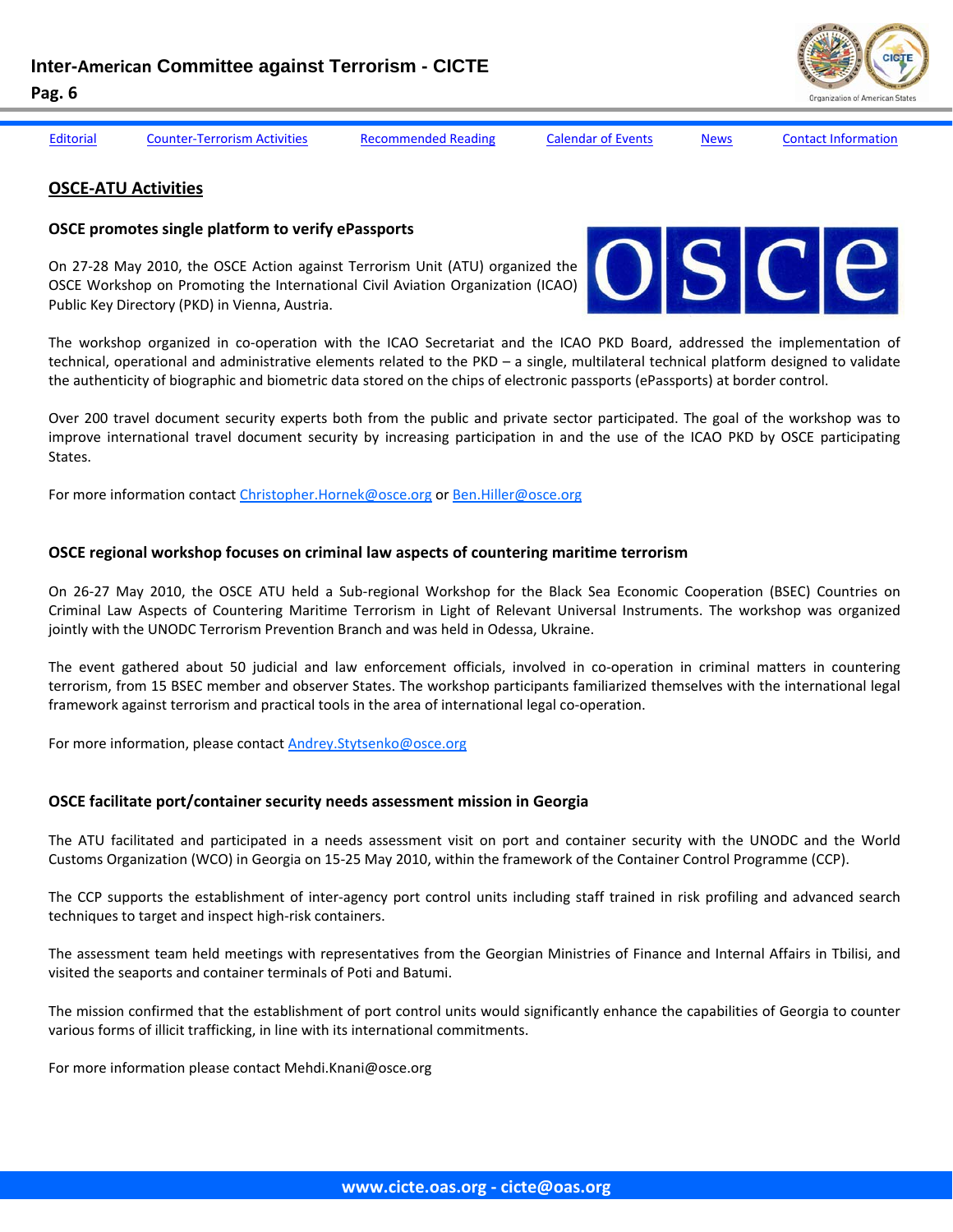

| Editorial | <b>Counter-Terrorism Activities</b> | Recommended Reading | <b>Calendar of Events</b> | <b>News</b> | <b>Contact Information</b> |
|-----------|-------------------------------------|---------------------|---------------------------|-------------|----------------------------|

#### **OSCE panel discusses NPO transparency**

On 14‐15 May 2010, the ATU organized in Waterloo, Canada, a panel discussion on the transparency of the non‐profit sector during the Annual General Meeting of the International Committee of Fundraising Organizations (ICFO) ‐ an association of national accrediting and monitoring bodies.

The panel focussed on the Financial Action Task Force (FATF) Special Recommendation VIII on non‐profit organizations as well as on self-regulation efforts undertaken by non-profit organizations aimed at increasing transparency and ensuring accountability.

The conference was attended by 50 participants from the non-profit sector and was hosted by the Canadian Council of Christian Charities.

For more information contact Reinhard.Uhrig@osce.org

#### **Upcoming events**

**Pag. 7** 

The ATU is co‐sponsoring a Non‐Intrusive Inspection (NII) Workshop jointly organized by the WCO and the Federal Customs Service of the Russian Federation, under the Japanese Customs Co‐operation Fund on 7‐ 11 June 2010 in St. Petersburg, Russian Federation. For more information please contact Mehdi.Knani@osce.org

#### **COUNCIL OF EUROPE NEWS:**

#### **Council of Europe Instruments:**

On 28 April 2010, Montenegro ratified the European Convention on the Suppression of Terrorism (CETS No. 90).

On 3 May 2010, Azerbaijan ratified the Convention for the Protection of Individuals with regard to Automatic Processing of Personal Data (CETS No. 108).

#### **Council of Europe events and publications:**

1. On 4 – 6 May 2010, the Council of Europe's Committee of Experts on the Operation of European Conventions in the Penal Field (PC-OC) held its  $58<sup>th</sup>$  meeting in Strasbourg. During this meeting, discussions took place on preparation of normative texts concerning the European Convention on Extradition; jurisdiction as regards international co‐ operation in criminal matters; practical problems and concrete cases concerning the implementation of conventions and progress of works on the project on "Effective practical tools to facilitate judicial co-operation in criminal matters". For more information refer to: http://www.coe.int/t/e/legal\_affairs/legal\_co-operation/

2. On 13 and 14 May 2010, in the frame of the project on cybercrime in Georgia, a regional Workshop, followed by the project Closing Conference on cybercrime took place in Tbilisi, Georgia. The regional workshop gathered representatives from Georgia, Armenia, Azerbaijan, Estonia, Moldova, Poland, Romania and Ukraine as well as international experts and the private sector to share best practices and experiences in adopting a legislative framework in line with the Convention on Cybercrime (CETS No. 185) and in facing challenges related to cybercrime investigations. The Closing Conference represented an opportunity for the project partners, the European Union and the Council of Europe to review the achievements of the project and its impact on the fight against cybercrime in Georgia. For more information refer to: http://www.coe.int/t/dghl/cooperation/economiccrime/

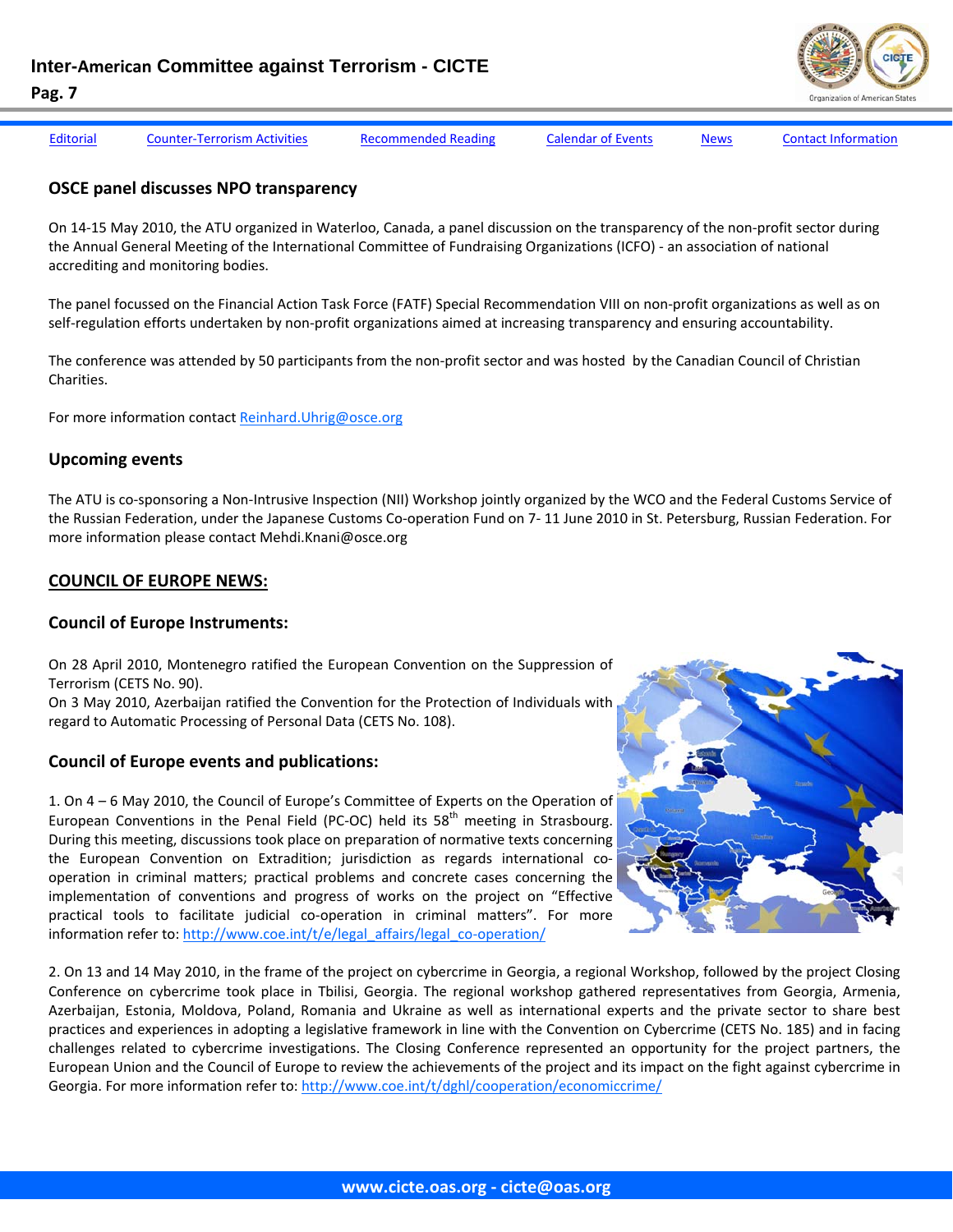<span id="page-7-0"></span>**Inter-American Committee against Terrorism - CICTE** 



**Pag. 8** 

[Editorial](#page-1-0) Counter-[Terrorism](#page-3-0) Activities Recommended Reading [Calendar](#page-8-0) of Events [News](#page-9-0) Contact [Information](#page-14-0)

3. In the frame of the PROSECO Project, a round table on the legal framework and best practices of organised crime control took place on 26 May 2010 in Skopje. The purpose of the meeting was to discuss and clarify the definitions of 'organised crime', 'organised criminal group' (its distinction from complicity) on the basis of international criminal law, to get a comparative review of the meaning of these terms in the law of different countries, to discuss the implication of these phenomena for the work of prosecutors and judges, the importance of these notions for the international co‐ operation between judges and prosecutors. For more information refer to: http://www.coe.int/t/dghl/cooperation/ economiccrime/

4. In May 2010, the Council of Europe published "The Council of Europe - Pioneer and guarantor for human rights and democracy". This publication aims to increase public awareness of the Organisation in general and provides an overview and assessment of the Council of Europe contributions during the 60 years of existence in the field of its activities within the 47 member states. For more information refer to : http://book.coe.int/

# **Upcoming events**

1. Annual tripartite meeting between the Council of Europe, the OSCE and the UN, Vienna, 14 ‐ 15 June 2010.

2. Meeting of the Consultative Council of European Prosecutors working group (CCPE‐GT), Strasbourg, 23 ‐ 24 June.

- 3. Fifth meeting of the Convention Committee on Cybercrime (T‐CY), Strasbourg, 24 ‐ 25 June 2010.
- 4. Third part of the 2010 session of the Council of Europe Parliamentary Assembly, Strasbourg, 21 ‐ 25 June 2010.

# **Recommended Reading**



# **The Cyber security Boom**

This article, written by Marjorie Censer and Tom Temin and published by the Washington Post, addresses the growing boom in cybersecurity work. The increasing number and intensity of cyberattacks has attracted the attention of the Obama administration and Congress, which have begun steering new dollars to the problem.

For more information click [here](http://www.washingtonpost.com/wp-dyn/content/article/2010/05/07/AR2010050704503.html?wpisrc=nl_headline)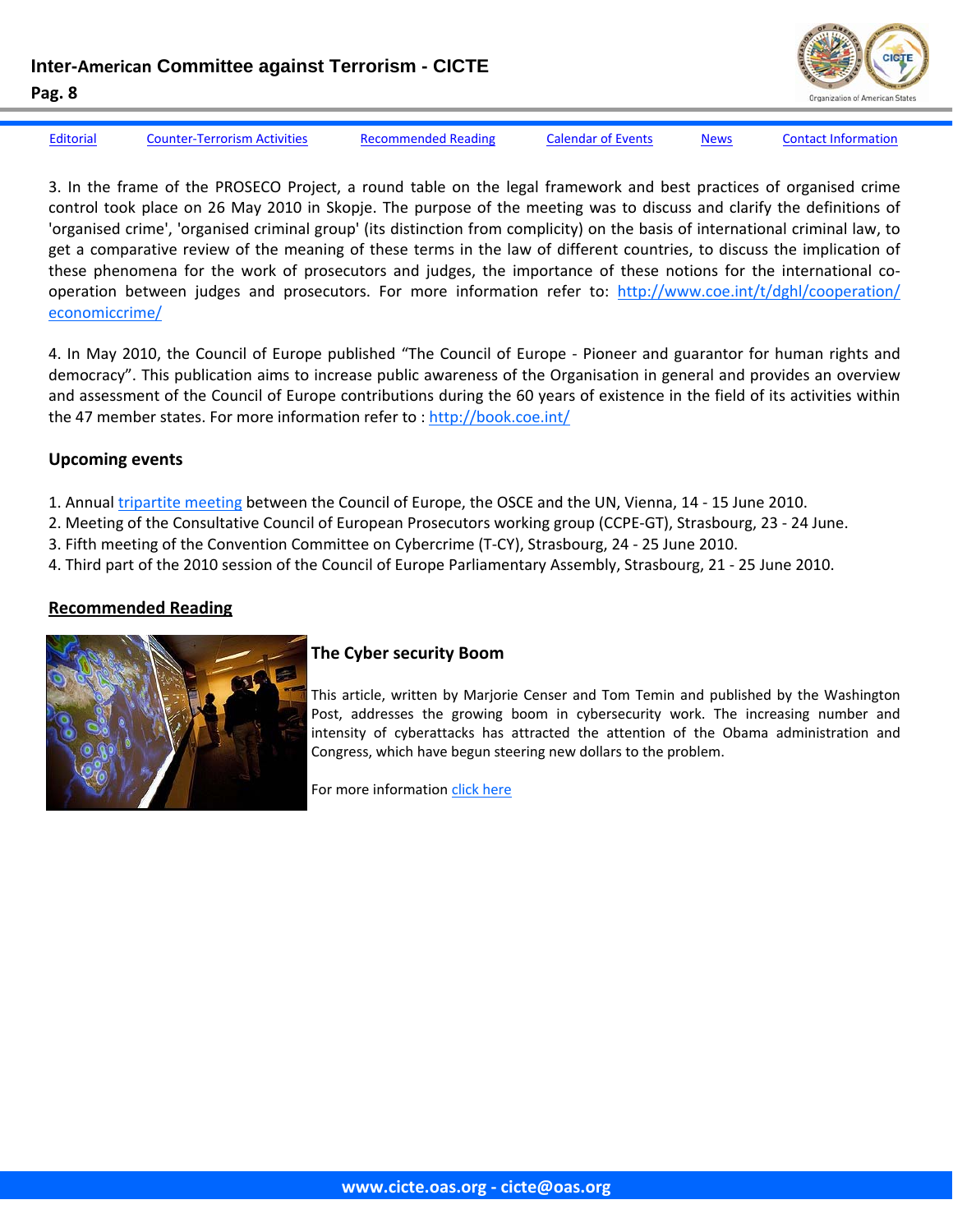

<span id="page-8-0"></span>

[Editorial](#page-1-0) Counter-[Terrorism](#page-3-0) Activities [Recommended](#page-7-0) Reading Calendar of Events [News](#page-9-0) Contact [Information](#page-14-0)

# **Recent Events**

| Month | Days        | Event                                                                            | Venue                                    |
|-------|-------------|----------------------------------------------------------------------------------|------------------------------------------|
|       | $3-7, 2010$ | ICAO Scholarships for Cargo and Mail Training Course                             | Argentina                                |
|       | 4-5, 2010   | Specialized Meeting on Terrorism (MERCOSUR)                                      | Buenos Aires,<br>Argentina               |
|       | 10-12, 2010 | <b>Cyber Security Technical Assistance Mission</b>                               | Lima, Peru                               |
|       | 11-13, 2010 | American Regional Workshop on Major Events Security.                             | Vancouver, Canada                        |
| May   | 10-14, 2010 | Aviation Security Caribbean Sub-regional in Cargo Security<br><b>Inspections</b> | St. Vincent and the<br><b>Grenadines</b> |
|       | 24-28, 2010 | Mutual Evaluation - Chile (GAFISUD)                                              | Santiago, Chile                          |
|       | 28-Jun-03   | <b>Best Practices Workshop on Travel Document Security</b>                       | Montevideo, Uruguay                      |
|       | 27-28, 2010 | OSCE Workshop on the ICAO Public Key Directory (PKD)                             | Vienna, Austria                          |

# **Upcoming Events**

| <b>Month</b>                                                                          | Days        | Event                                                                                          | Venue                             |  |  |  |
|---------------------------------------------------------------------------------------|-------------|------------------------------------------------------------------------------------------------|-----------------------------------|--|--|--|
|                                                                                       | <b>TBC</b>  | Virtual Meeting of the Hemispheric network of CSIRTs                                           | Online                            |  |  |  |
|                                                                                       | 7-11, 2010  | Aviation Security Caribbean Sub-regional in Cargo Security<br>Inspections                      | Nassau, Bahamas                   |  |  |  |
|                                                                                       | 14-16, 2010 | <b>INTERPOL BioterrorismTabletop Exercise</b>                                                  | <b>Buenos Aires,</b><br>Argentina |  |  |  |
| <b>June</b>                                                                           | 16-18, 2010 | Second Sub-regional Training for Caribbean Countries on Counter-<br><b>Terrorism Financing</b> | Nassau, Bahamas                   |  |  |  |
|                                                                                       | 17-21, 2010 | Aviation Security "Excellence in Screening Techniques" National<br><b>Training</b>             | Lima, Peru                        |  |  |  |
|                                                                                       | 17-25, 2010 | Aviation Security Scholarships for ICAO National Training Program<br>Workshop                  | Washington DC, USA                |  |  |  |
|                                                                                       | 6-9, 2010   | <b>Basic Subregional Cyber Security Course</b>                                                 | Panama City, Panama               |  |  |  |
|                                                                                       | 19-23, 2010 | Course on Detection of Fraudulent Documents                                                    | Mexico D.F. Mexico                |  |  |  |
| <b>July</b>                                                                           | 26-30, 2010 | Aviation Security "Excellence in Screening Techniques" National<br><b>Training</b>             | <b>Dominican Republic</b>         |  |  |  |
| *NOTE: Only events that have formally accepted by host countries appear on this list. |             |                                                                                                |                                   |  |  |  |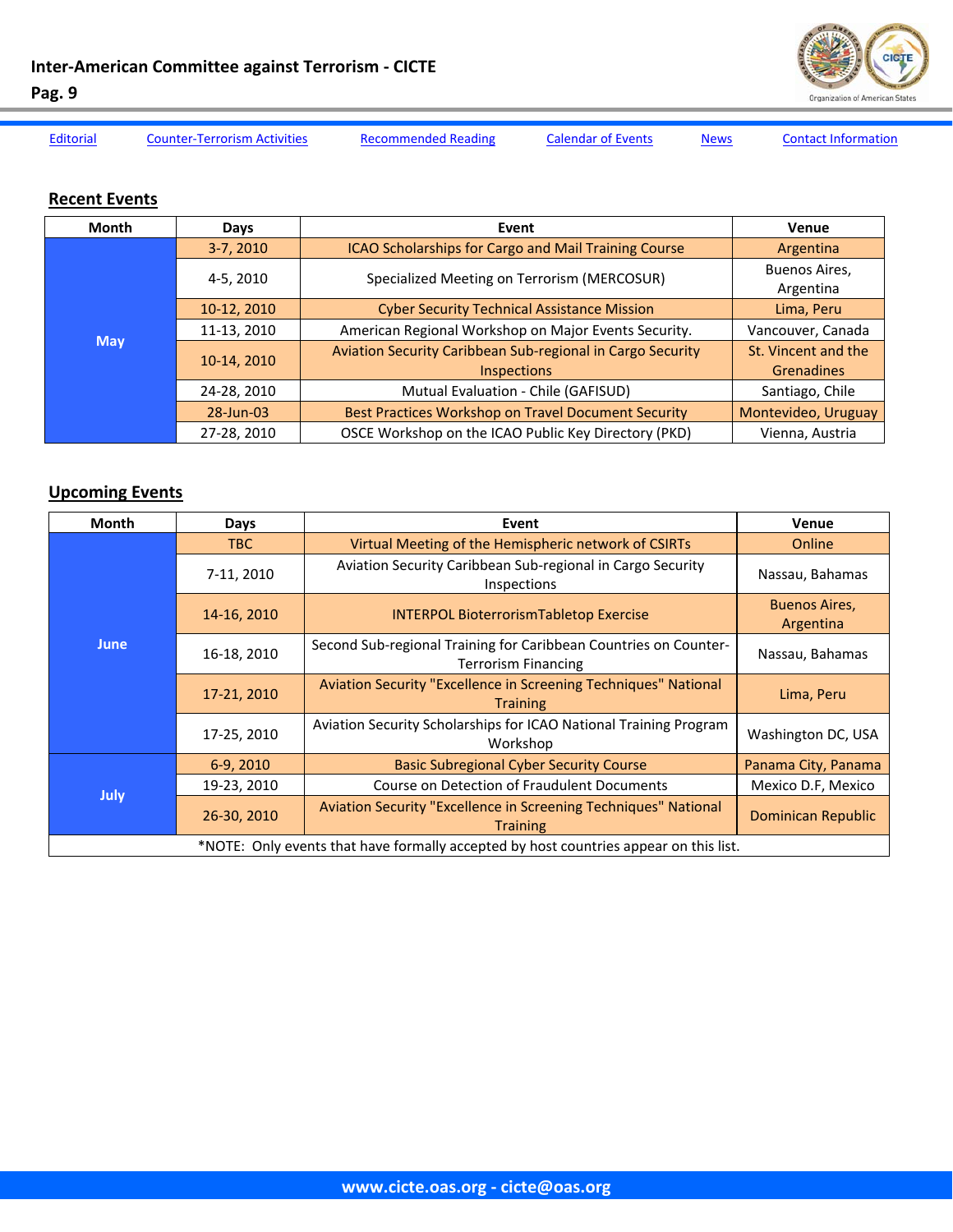

<span id="page-9-0"></span>

[Editorial](#page-1-0) Counter-[Terrorism](#page-3-0) Activities [Recommended](#page-7-0) Reading [Calendar](#page-8-0) of Events News Contact [Information](#page-14-0)

#### **News**

#### **Al‐Qaeda No. 3 Yazid reported killed by U.S. drone**

Al‐Qaeda's third‐ranking operative, an Egyptian who was a founding member of the terrorist network and a key conduit to Osama bin Laden, has been killed in Pakistan, according to a statement Monday, June 1, from al-Qaeda that U.S. intelligence officials believe is accurate.

"Al‐Masri [Yizad] was the group's chief operating officer, with a hand in everything from finances to operational planning," said an official. "He was also the organization's prime conduit to bin Laden and Zawahiri," he added, referring to al‐Qaeda's No. 2, Ayman al‐ Zawahiri. "He was key to al-Qaeda's command and control." For more information click [here.](http://www.washingtonpost.com/wp-dyn/content/article/2010/06/01/AR2010060100466.html?hpid%3Dtopnews&sub=AR)

# **Pact between the FARC and paramilitary groups denounced**

Marcelo Alvarez, Argentine and head of the OAS mission that gives support to the peace process with Colombian paramilitaries, denounced on Wednesday, May 5<sup>th</sup>, alliances between the Marxist guerilla group the FARC and the criminal groups of ex paramilitaries in order to profit from drug trafficking.

"We have observed alliances on illegal economic terms and non‐aggression agreements between emerging groups [remaining from the ex paramilitaries] and the FARC," said Alvarez to the newspaper *El Tiempo* from Bogota. The representative of the Organization of the American States (OAS) explained that there are "joint alliances in terms of drug trafficking and, on the other hand, non‐aggression treaties and demarcation of [illegal] cultivation zones." For more information click [here.](http://www.elnuevoherald.com/2010/05/06/712731/denuncian-pacto-entre-las-farc.html)

# **Paraguay has proof against the FARC**

The investigation relates to training soldiers of the People's Army of Paraguay (EPP, for it's initials in Spanish) in kidnapping techniques. This would be supported by videos seized from the EPP, as well as emails, documents, and witness statements.

"The participation of the FARC in the Celicia Cubas case, in which the daughter of the ex president Raul Cubas was kidnapped and murdered by the EPP in 2004, and in the recent kidnappings of two farmers in which we saw the same modus operandi being used," said Sandra Quiñónez, the Paraguayan District Attorney for Kidnappings. For more information click [here.](http://www.eltiempo.com/colombia/justicia/paraguay-tiene-en-la-mira-a-las-farc_7712749-1)



# **Evo orders tightened borders with Brazil and Paraguay**

President Evo morales ordered the Armed Forces and the Police to strengthen security measures on the borders between Bolivia and Brazil and Paraguay as a result of the presence of drug and arms trafficking and the illegal exploitation of natural resources, reported the Vice President Alvaro Garcia on May 20<sup>th</sup>.

The leader said that Morales, who at the time was visiting Europe, ordered that the Armed Forces guarantee "territorial sovereignty" in the regions of the Bolivian Amazon and the Bolivian Chiquitanía, which border Brazil and Paraguay.

A growing presence of drug traffickers and hired killers has been detected in the triple border region, which has worried the neighboring countries, which have already reinforced border controls.

Crasil has also reinforced its border with Paraguay. Authorities from both countries have recently agreed to a cooperation program dealing with the fight fight against the production and trafficking of drugs for the period of 2010-2012. A recent report from the federal police of Brazil indicated that the shared border is one of the most prone to drug and arms trafficking destined to drug traffickers in the big cities of Brazil. For more information click [here.](http://www.washingtonpost.com/wp-dyn/content/article/2010/05/07/AR2010050704503.html?wpisrc=nl_headline)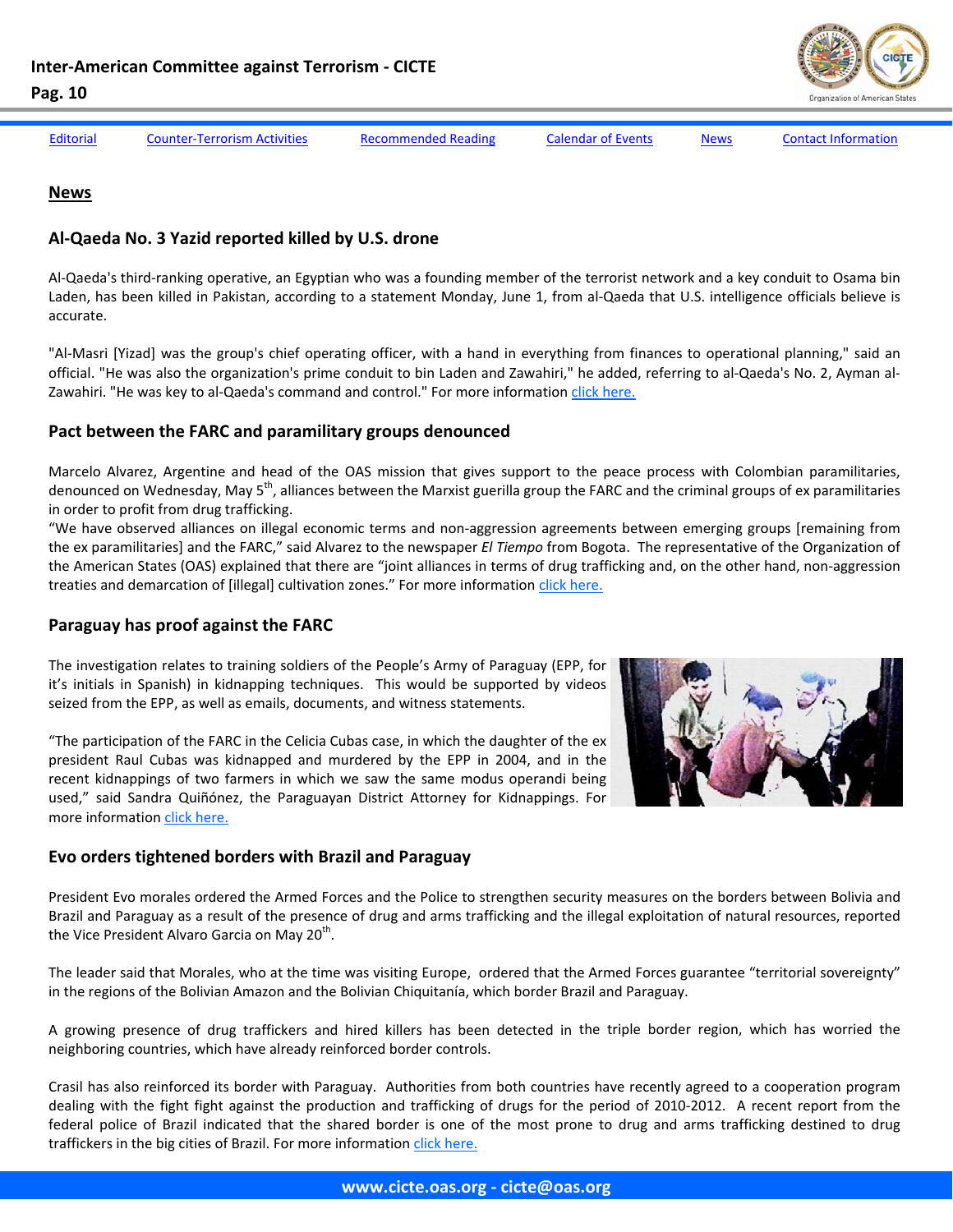[Editorial](#page-1-0) Counter-[Terrorism](#page-3-0) Activities [Recommended](#page-7-0) Reading [Calendar](#page-8-0) of Events [News](#page-9-0) Contact [Information](#page-14-0)

# **Probe in failed Times Square attack focusing on Pakistani Taliban**

Federal investigators focused May  $4<sup>th</sup>$  on the possible involvement of the Pakistani Taliban in the failed Times Square bombing as they pieced together clues and charged a suspect who was pulled off an airplane as he headed to his native Pakistan, according to court documents and law enforcement sources.

Faisal Shahzad, a 30-year-old U.S. citizen arrested May 3<sup>rd</sup> at John F. Kennedy International Airport, admitted his involvement in the plot, authorities said, and told FBI agents he received bombmaking training in a region of Pakistan known as a militant hotbed. Shahzad, who became a naturalized citizen last year, is from a military family in Pakistan, where he spent five months before returning in February to his home in a leafy, quiet neighborhood of Shelton, Conn.

His reported confession, combined with a series of phone calls he received from Pakistan after purchasing the Nissan Pathfinder used in the attempted bombing, has led investigators to zero in on the Pakistani Taliban connection as "a leading theory," a federal law enforcement official said. For more information click [here.](http://www.washingtonpost.com/wp-dyn/content/article/2010/05/04/AR2010050400192.html?hpid=topnews)

# **FBI conducts raids for failed NY bomber's cash courier**

On Thursday, May 13, the FBI launched secret and coordinated raids at sunrise in three states across the Northeast in their investigation of New York attempted bomber sus‐ pect, Faisal Shahzad. FBI raids in Massachusetts, New Jersey, Long Island, and Maine, resulted in three Pakistani men being taken into custody and they are currently being held on immigration charges.

The FBI raids were launched to follow the money trail and search for the person who couriered the cash that Shahzad used to purchase the items needed for his May 1, failed bomb attempt on New York's Time Square, which included chemicals, cell phones, and fireworks.

Additional reports point out that Faisal Shahzad, considered bombing Connecticut's Sikorsky Aircraft in Stratford, Connecticut, as well as other locations such as Rockefeller Plaza, Grand Central Station, and the World Financial Center. For more information click [here](http://www.allvoices.com/contributed-news/5821504-fbi-conducts-raids-for-failed-ny-bombers-cash-currier) and [here.](http://www.associatedcontent.com/article/3014546/failed_terrorist_had_sights_on_targeting.html?cat=9)

#### **Chile charges detained Pakistani**

A Pakistani man arrested at the US embassy in Chile after triggering an explosive detector has been charged with illegal possession of explosives, but freed later pending a probe. The man, identified by the US state Department as 28-year-old Muhammad Saif-ur-Rehman Khan, was taken into custody at the embassy on May  $10^{th}$ , 2010. Khan must stay in Chile and check in with authorities once a week. Prosecutors have three more months to develop their case. Police said traces of the explosive Tetryl were found on Khan's documents and mobile telephone. Tetryl is a compound used as a booster to help detonate explosive charges. For more information click [here](http://english.aljazeera.net/news/americas/2010/05/201051265646931399.html or) and [here.](http://diario.elmercurio.cl/detalle/index.asp?id={bef35353-7d15-4160-8958-9372d3d286ff})

# **St Kitts‐Nevis to accord INTERPOL travel document holders special visa status**

On Saturday 15 May, INTERPOL Secretary General Ronald Noble held an historic meeting with Denzil Douglas, Prime Minister of St Kitts and Nevis, Deputy Prime Minister and Minister of National Security, Sam Condor, and senior officials from the Ministry of National Security.

During this meeting between the leadership of the twin island Federation and the head of INTERPOL, it was agreed that the increasing transnational crime threats confronting the region required greater collaboration between INTERPOL and St Kitts and Nevis. Towards that end, Prime Minister Douglas agreed to take immediate steps for his country to accord special visa status to INTERPOL travel document holders, thereby ensuring that the citizens of, and visitors to, St Kitts and Nevis would benefit from any needed international police support from INTERPOL without any unnecessary red tape. For more information click [here.](http://www.caribbeannetnews.com/news-23186--35-35--.html)





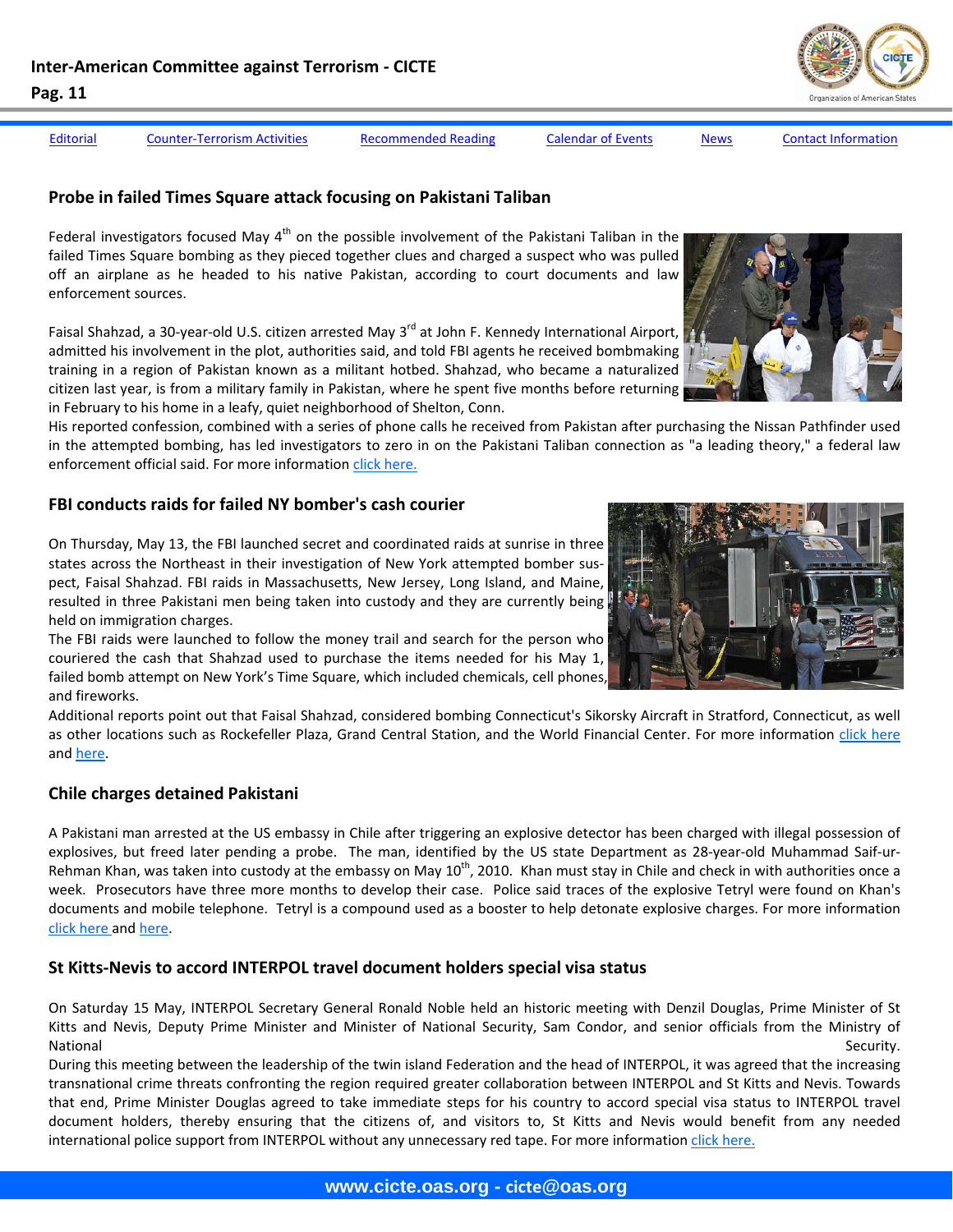

[Editorial](#page-1-0) Counter-[Terrorism](#page-3-0) Activities [Recommended](#page-7-0) Reading [Calendar](#page-8-0) of Events [News](#page-9-0) Contact [Information](#page-14-0)

# **Colombia Joins Proliferation Security Initiative**

Colombia last month announced its support for the principles of a U.S.‐led program to prevent smuggling of weapons of mass destruc‐ tion on the high seas, the State Department said May  $17<sup>th</sup>$ , 2010.

"By adhering to the Proliferation Security Initiative (PSI) Colombia expresses its willingness to work jointly with members of PSI to pre‐ vent and stop the transport of weapons of mass destruction, their delivery systems and related materials," the department said in a statement.

For more information click [here.](http://gsn.nti.org/gsn/nw_20100518_3102.php)

# **Legislation from Toledo requires the Judicial Power to make decisions in favor of terrorists**

After indicating that the Peruvian government of Alejandro Toledo issued legislation problematic in the issue of terrorism, Prime Min‐ ister Javier Velasquez Quesquen requested on May  $27<sup>th</sup>$  that the Judicial Power diligently deal with the case of the judicial situation of subversives in the country.

The request was made upon being interviewed by the newspaper "Expreso," in regards to the request of 118 imprisoned terrorists in the country, who have called upon the Inter American Commission on Human Rights arguing that they are being judged using legislation that was not in effect when the crime was committed.

For more information click [here.](http://www.expreso.com.pe/edicion/index.php?option=com_content&task=view&id=102124&Itemid=32)

#### **Military leader and three other members of ETA detained in France**



As reported on May 20, Mikel Kabikoitz Carrera Sarobe, alias "Ata," the ETA "number one" and head of military operations, has been detained along with two other impor‐ tant members of the terrorist group in an apartment in Bayona (France). A few min‐ tues later, a fourth terrorist was arrested, Benoit Aramendi, a legal (without a police record) collaborator, in the town of Urrugne.

One of the detained along with "Ata: could be Arkaitz Agirregabiria, one of the alleged ETA members who participated in the killing of a gendarme in France, the latest victim of the ETA. The second person arrested along with "Ata" could be Maite Aranalda, alleged member of the ETA who fled in June of last year, taking advantage of the fact that she had been released by the Spanish High Court as a result of errors in her extra‐ dition from France. Benoitz Aramendi, detained in Ursugne, provided the apartment

to the heads of the ETA and was in charge of supplying them, according to sources from the fight against terrorism, who specified that the information provided by the CNI has been key to the Civil Guard and the French Gendarerie's execution of this operation.

For more information click [here.](http://www.elmundo.es/elmundo/2010/05/20/espana/1274329802.html)

# **Airlines are ordered to check no‐fly lists much faster**

The U.S. government on May 5<sup>th</sup> began requiring airlines to check no-fly lists much more quickly as a way to screen out terrorism suspects, officials said, after the man accused of trying to detonate a car bomb in Times Square was able to board an international flight even though his name was listed. Until now, airlines have had 24 hours to check the government's no‐fly list after they were notified that a name was added through a special expedited process that indicates a potentially high level of risk. As of May  $5^{th}$ , they must check within two hours.

For more information click [here.](http://www.washingtonpost.com/wp-dyn/content/article/2010/05/05/AR2010050501536.html?hpid=topnews)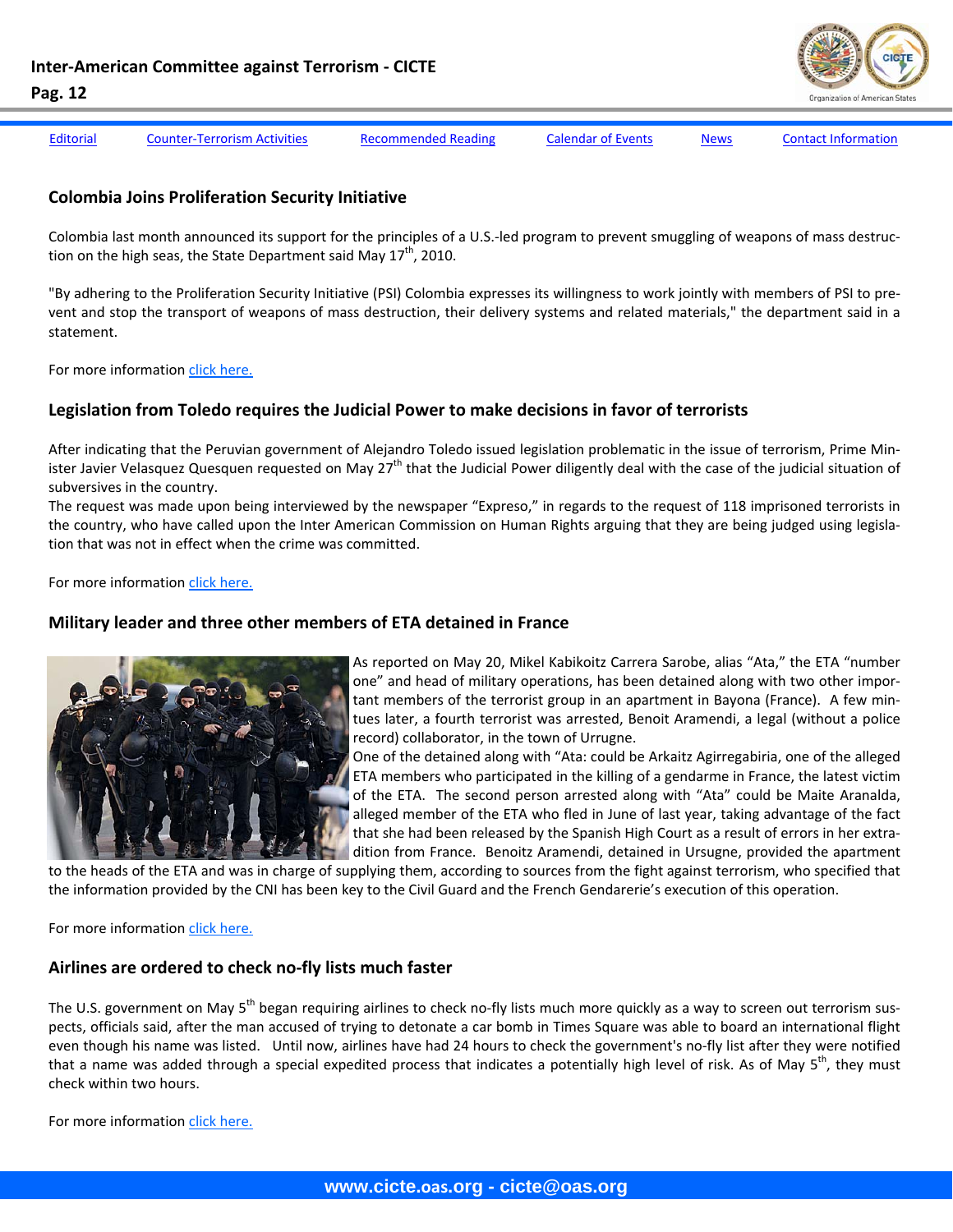[Editorial](#page-1-0) Counter-[Terrorism](#page-3-0) Activities [Recommended](#page-7-0) Reading [Calendar](#page-8-0) of Events [News](#page-9-0) Contact [Information](#page-14-0)



#### **UN includes the FARC and the ELN among the worst children's rights violators in the World**

Both guerilla groups appear on the list of the largest recruiters of minors.

The FARC and ELN appear for the first time on the list in the annual report on the situation of minors in armed conflicts. The Secretary General of the UN, Ban Ki-moon, acuses the armed groups of being the "most persistent violators" of children's rights for having appeared at on at least five previous occacions in this study, released annually by the UN Security Council.

In addition to the Colombian insurgents, the list includes the rebel movements of Darfur, the Afghan Taliban, Al Qaeda, the Somali Islamic militia Al Shabab, and the Ugandan Lord's Resistance Army, as well as the National Police of Afghanistan and the Sudanese Army.

For more information click [here.](http://www.eltiempo.com/colombia/justicia/farc-y-eln-entre-los-peores-violadores-de-los-derechos-de-los-ninos_7719276-1)

#### **Businesses could use US cyber monitoring system**

A U.S. government computer security system that can detect and prevent cyber attacks should be extended to private businesses that operate critical utilities and financial services, a top Pentagon official said May 26.

William J. Lynn III, the deputy defense secretary, said discussions are in the very early stages and participation in the program would be voluntary. The idea, he said, would allow businesses to take advantage of the Einstein 2 and Einstein 3 defensive technologies that are being developed to put in place on government computer networks.

Extending the program to the private sector raises a myriad of legal, policy and privacy questions, including how it would work and what information - if any - companies would share with the government about any attacks or intrusions they detect. For more information click [here.](http://www.washingtonpost.com/wp-dyn/content/article/2010/05/26/AR2010052604634.html)

# **Colombia ‐ Minister of Defense: "We will prevent hackers from affecting the elections again"**

Gabriel Silva said that they have "detected attempts of hackers from other countries that want to affect, not only the registration the day of the elections, but also the nation's information security."

Despite this, Silva Luján gave a bit of peace and from the Center of Conventions "José Eustasio Rivera" from Neiva, Huila, assured that "all Colombians can be calm and can go out and vote on May 30, as the security and peace of the polls is guaranteed."

The minister announced that the "Democracy Plan," which has the objective of neutralizing the actions of those who attempt to sabotage the presidential elections, has been underway for several months already and covers all sides from which attacks could come.

For more information click [here.](http://www.eltiempo.com/colombia/politica/ministro-de-defensa-lanza-plan-democracia-_7718973-1)

# **California Drills for "Dirty Bomb" Strike, Seaport Attacks**

California authorities responded to a simulated radiological "dirty bomb" attack at California State University, San Marcos, United States, the San Diego Union-Tribune reported on May 18<sup>th</sup>. The drill was set to coincide with an exercise that simulated multiple, simultaneous terrorist strikes in port areas across the state, California Governor Arnold Schwarzenegger announced. The drill, dubbed Golden Guardian 2010, was expected to involve roughly 70 federal, state and local agencies and more than 3,000 emergency response personnel.

The exercise was aimed at testing the collaborative response capabilities of various public agencies, private entities and community groups, along with the state's Standardized Emergency Management System.For more information click [here.](http://gsn.nti.org/gsn/nw_20100521_3945.php)

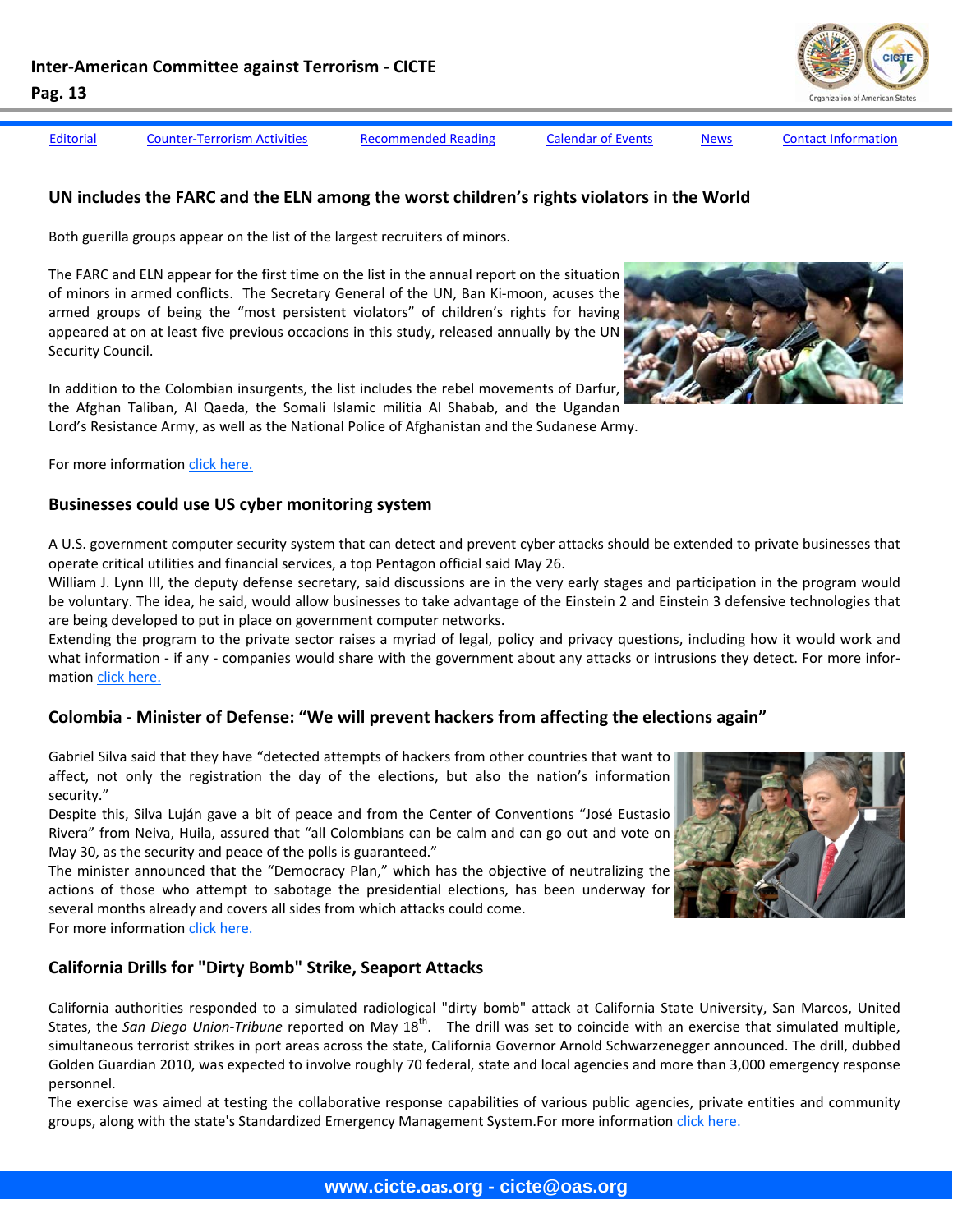

[Editorial](#page-1-0) Counter-[Terrorism](#page-3-0) Activities [Recommended](#page-7-0) Reading [Calendar](#page-8-0) of Events [News](#page-9-0) Contact [Information](#page-14-0)

#### **Europe's antiterrorism agencies favor human intelligence over technology**

The tip from Spain was only a vague warning. But it was enough for France's domestic intelligence agents to go to work, tapping phones, tailing suspects and squeezing informants. Before long, they rolled up a group of Muslim men in a provincial French town who, beneath a tranquil surface, were drawing up al‐Qaeda‐inspired plans to set off a bomb in the Paris subway.

From the beginning, Bruguière and other specialists said, the emphasis in Europe has been on domestic human intelligence rather than the computerized systems such as watch lists favored by U.S. security agencies. That has meant tedious hours of surveillance, patient listening-in on telephone conversations, careful review of bank records, and relentless recruitment of informants among Islamic zealots who are motivated to betray acquaintances by everything from fear of losing visas to a desire to clear the name of Islam in European minds.

For more information click [here.](http://www.washingtonpost.com/wp-dyn/content/article/2010/05/12/AR2010051204361.html)